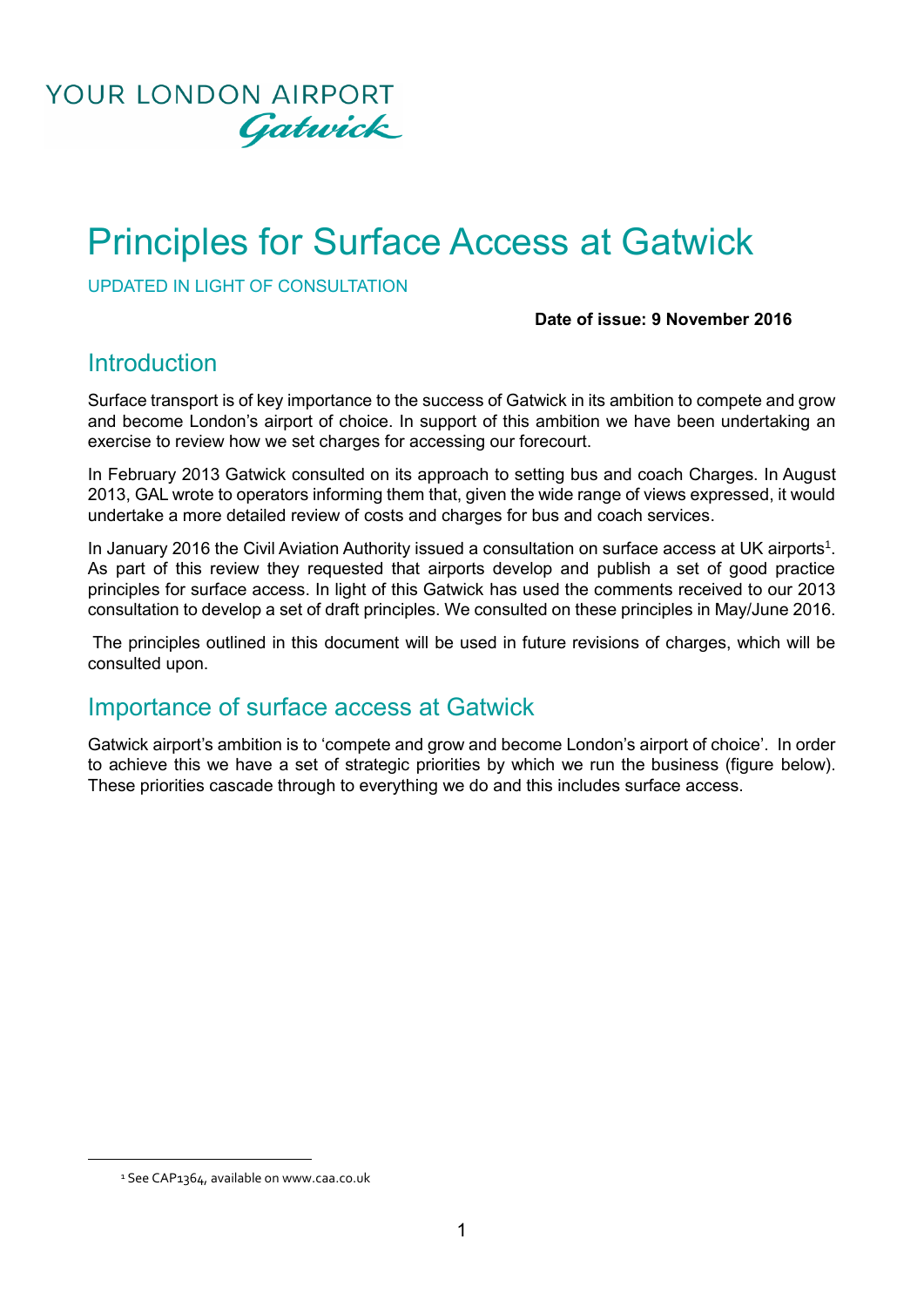# YOUR LONDON AIRPORT Gatwick



Surface access to and from the airport is the heartbeat of our airport – we need it to operate efficiently and effectively to achieve our ambition to grow and become London's airport of choice. It is also fundamental to attracting, new airlines and is one of the three most important factors affecting an airline's choice of airport, as well as to our passengers.

To help us deliver our ambition, we have developed three passenger commitments:

- We'll treat you as our guest
- We hate queues
- We love to be on time.

Our aim is that surface transport at the airport, and to and from the airport, will deliver the outcomes to achieve our passenger commitments and our overall ambition. However, delivering this ambition requires engagement with a large number of partners.

Gatwick Airport's surface Access strategy for 2012 – 30 sets out the following vision for surface access at Gatwick:

- To be the best connected and accessible UK airport, delivering integrated surface transport
- Contribute to the sustainable economic growth of the local community and of the UK economy
- Lead the way for best practice in Surface Access Strategies, with innovation at its core.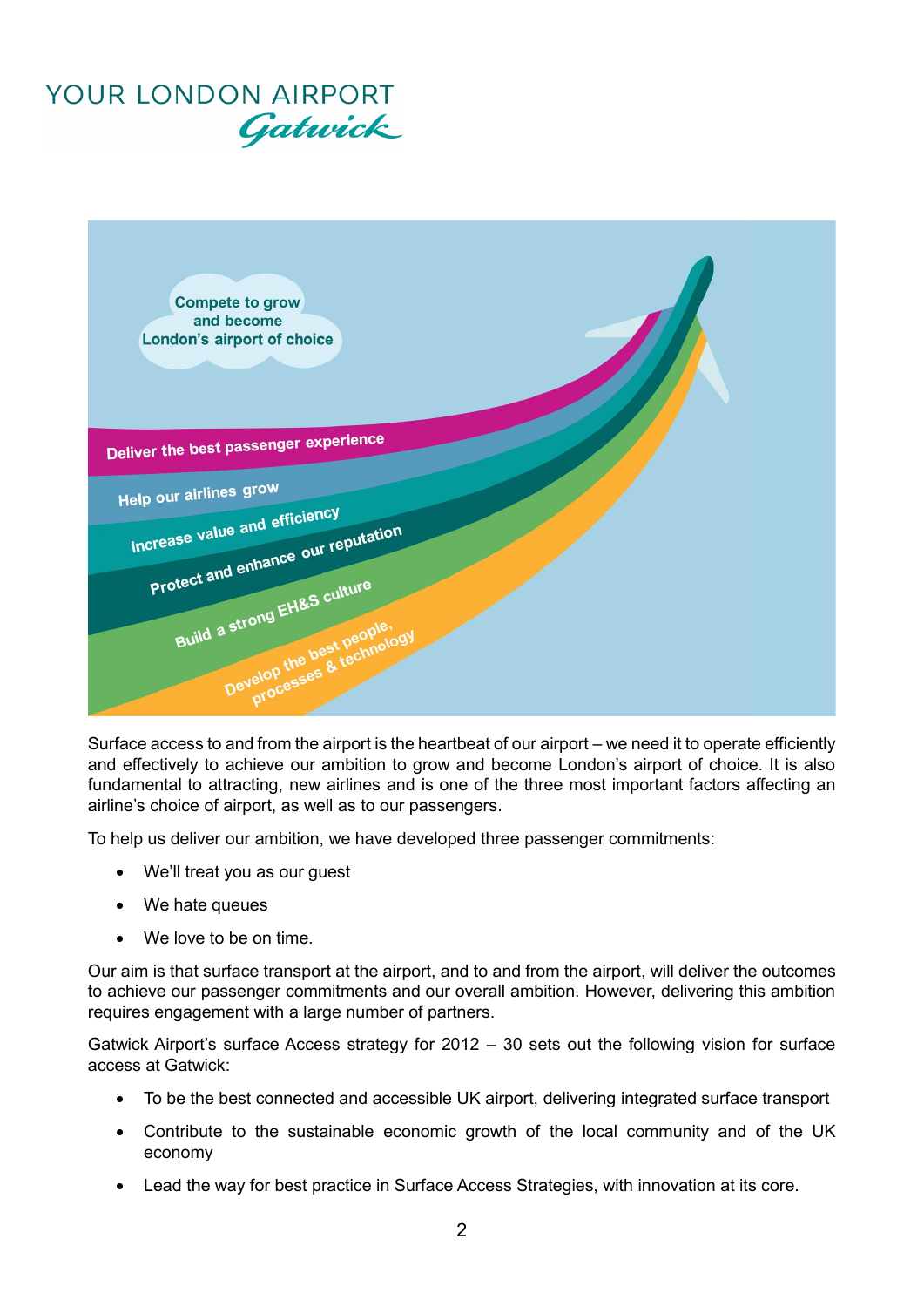## YOUR LONDON AIRPORT Gatwick

The remainder of this document sets out a draft set of principles derived from this vision upon which we propose forecourt access at Gatwick airport should be based going forward.

### Forecourt access at Gatwick

Gatwick Airport Limited ("GAL") provides access to the airport to a wide range of vehicles including private vehicles, taxis, scheduled buses and coaches, and car park and hotel courtesy buses.

We recognise that our surface access facilities are used by a range of different operators, including ourselves. It is therefore important that the charges to third parties using our facilities are based on transparent, fair, reasonable and non-discriminatory principles.

Gatwick Airport plays an important role in the local, regional and national economy and therefore our approach and policies associated with surface access cannot exist in isolation. Our overall approach to surface access is set out in our surface access strategy, which was last updated in  $2012^2$ . This provides an overview of the facilities available, as well the types of users.

#### Previous consultation

**.** 

The current approach to setting charges has developed over many years and resulted in a number of different tariffs for different types of user. We have previously instigated an initial consultation on changes to the structure of the charges to provide a simpler more consistent structure which is fair, reasonable and non-discriminatory.

GAL considers that charges for Forecourt Access Services should be based on the costs of providing them. GAL has therefore undertaken a detailed review of the costs incurred in providing Forecourt Access Services to bus and coach operators, which it has used as the basis for setting charges.

In February 2013 GAL consulted on its approach to setting bus and coach charges and received a wide range of comments including:

- Request to keep current structure
- Suggestion that charges should vary according to vehicle size
- Requests for reductions for larger buses
- Requests for reductions for smaller & more frequent buses
- Requests for charging to be based on passengers carried
- Requests for discounts for bulk carrying of passengers
- Requests to support and encourage the growth and development of new services

<sup>2</sup> http://www.gatwickairport.com/business-community/corporate-responsibility/sustainability-strategy/surface-access/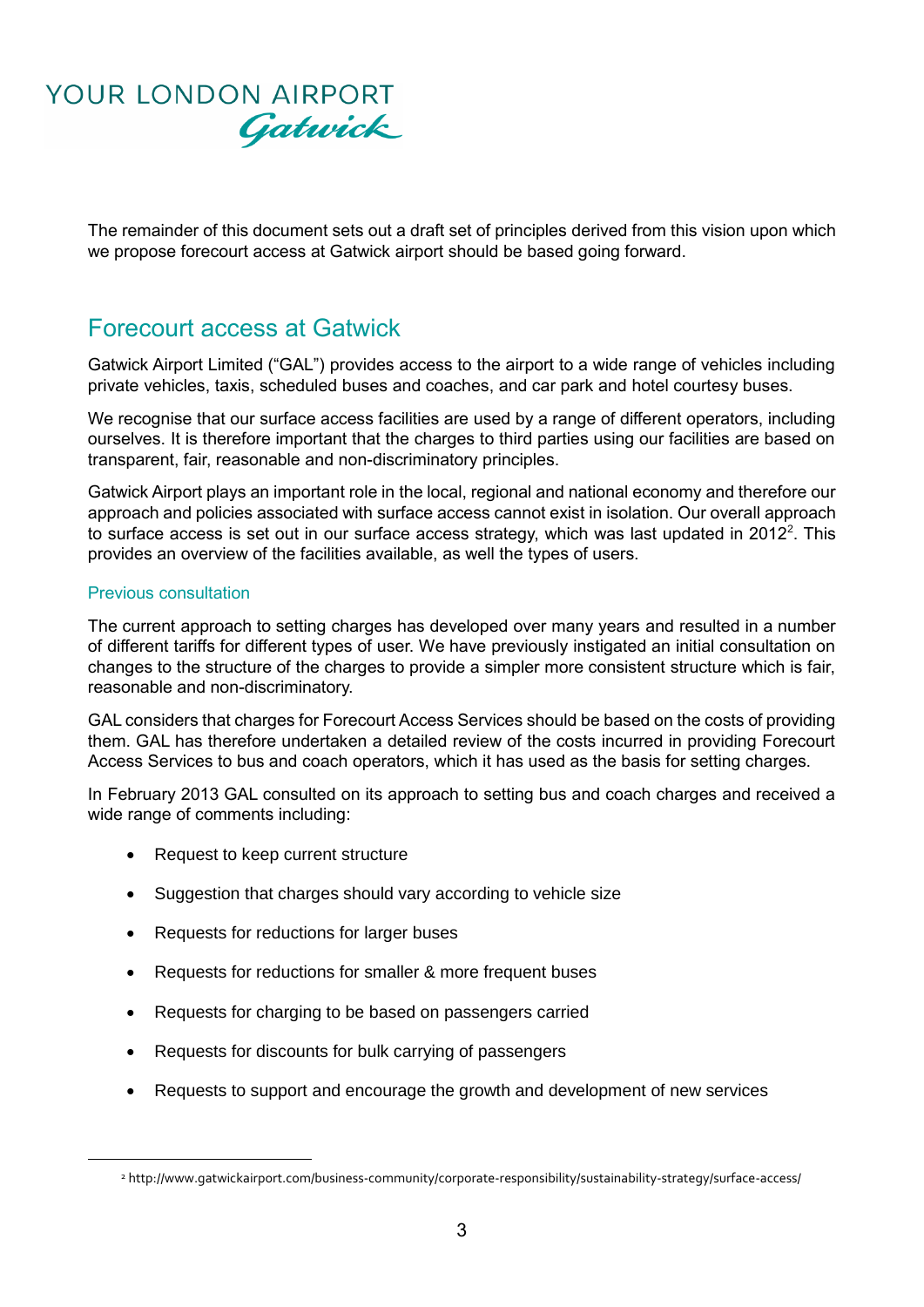# YOUR LONDON AIRPORT Gatwick

- Suggestion that charges to be based on cost recovery plus reasonable return.
- Requests for no more than inflationary increases
- Requests for protection of cost increases on smaller businesses
- Requests to charge taxis for picking up on GAL's forecourts
- Requests to charge based on proximity to terminal

In August 2013, GAL wrote to operators informing them that, given the wide range of views expressed, it would undertake a more detailed review of costs and charges for bus and coach services. That review was later delayed and postponed to take account of the recommendations of the CAA's study.

#### Proposed principles for consultation

In setting prices, GAL is proposing the following:

- Subject to the management of wider issues such as congestion. GAL will seek to recover the full costs of these facilities from users except to the extent that there are either broader objectives and/or phasing in provisions in which case, some costs will be met by GAL. Should the forecourt facilities become significantly congested, then we may consider pricing as a tool to ensure a good passenger experience.
- GAL's own use of Forecourt Access Services will be priced on the same basis as other similar users.
- Prices for bus and coach operators will be mainly based on sizes with different prices for different vehicle sizes where appropriate. We may also adopt additional schemes to encourage the use of greener vehicles in line with our decade of change undertakings.
- One of the major drivers of the cost of accessing the forecourt is the coach park. Use of this facility, particularly by charter coaches, is necessary to manage congestion on the forecourt itself. We propose the costs of the coach park should continue to be allocated based on use of the Coach Park. This will mean that, as the principal users, Chartered coaches and express coaches will be responsible for the majority of the costs of the coach park.
- Gatwick plays an important part in the local economy. To support local hotel and guest house owners, prices for courtesy buses operated by local hotels and guest houses and hotel hopper services ("Hotel Courtesy Buses") may be set at lower levels.
- To support local transport facilities, GAL will not charge operators of local buses ("Local Scheduled Buses") that use Forecourt Access Services;
- Gatwick, in cooperation with West Sussex Country Council, ParkMark and Trading Standards operates an Approved Operator Scheme for meet and greet operators. The scheme helps ensure that passengers receive an acceptable level of professionalism and